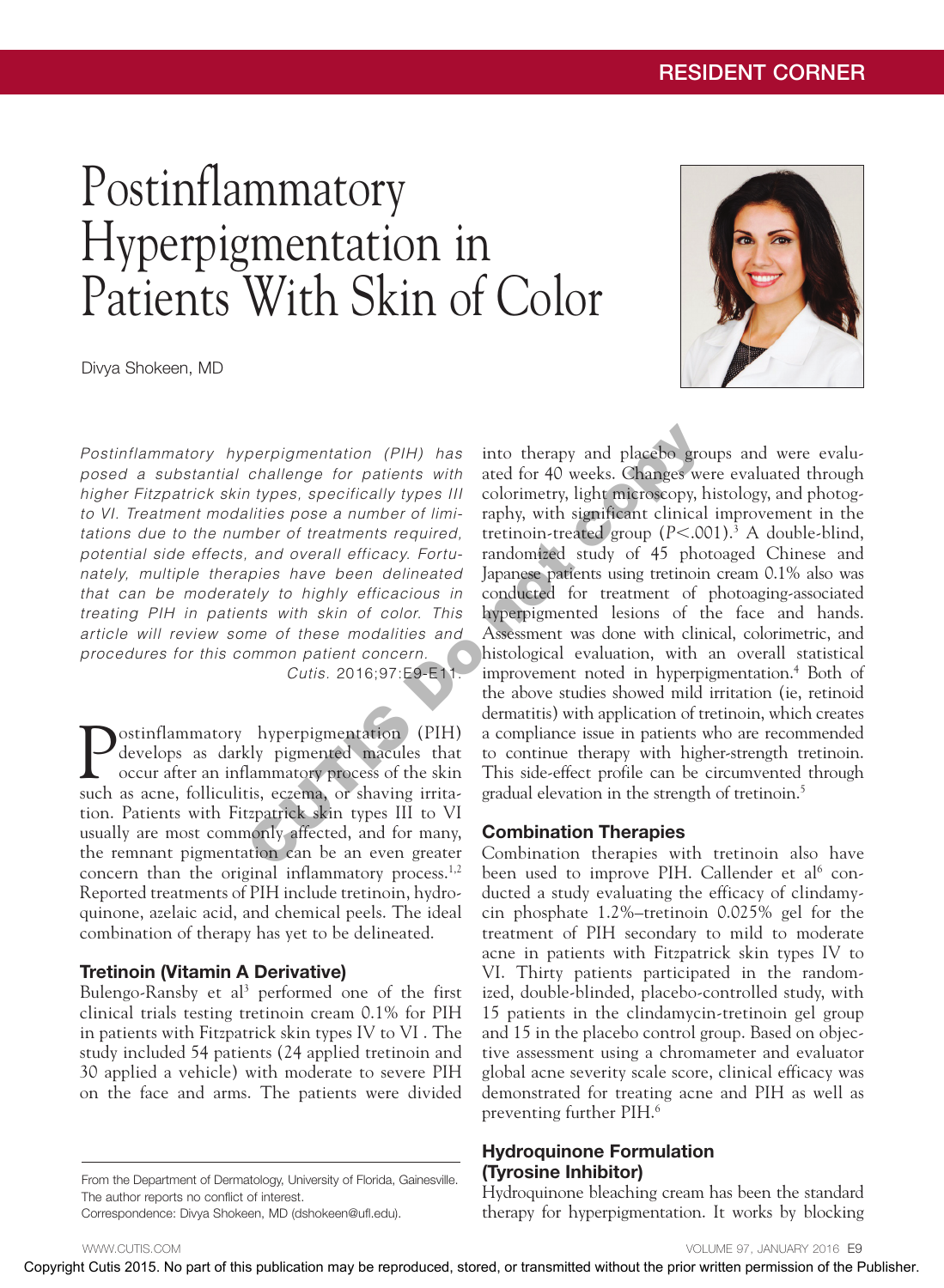the conversion of dihydroxyphenylalanine to melanin by inhibiting tyrosinase.7 Topical steroids directly inhibit the synthesis of melanin, and when combined with hydroquinone and tretinoin, they can be effective for short periods of time and may decrease the irritation of application.<sup>7,8</sup> The most widely accepted formula consists of a topical steroid (triamcinolone cream 0.1%) in combination with hydroquinone 4% and tretinoin cream 0.05%.<sup>8</sup> In a similar 12-week open-label study of 25 patients with darker skin types, Grimes<sup>9</sup> used an alternative combination formula of hydroquinone 4% and retinol 0.15%. Overall improvement and tolerance was demonstrated through the use of colorimetry measurement. A combination of hydroquinone 4%, tretinoin 0.05%, and fluocinolone acetonide 0.01% also has been used effectively for the treatment of melasma.10 This formulation has been used more anecdotally for the treatment of PIH and has yet to have a randomized-controlled trial. The concern with repeated long-term use of hydroquinone remains. Permanent leukoderma, exogenous ochronosis, and hyperpigmentation of the surrounding normal skin (halo effect) can occur.

## Azelaic Acid (Tyrosinase Inhibitor)

Azelaic acid is a dicarboxylic acid isolated from pityriasis versicolor that acts similar to a tyrosine inhibitor and has an antiproliferative effect toward abnormal melanocytes. Lowe et  $al<sup>11</sup>$  conducted a randomized, double-blind, vehicle-controlled trial in patients with Fitzpatrick skin types IV through VI with facial hyperpigmentation using azelaic acid cream 20%. Over the course of 24 weeks, patients noted a decrease in overall pigment using both an investigator subjective scale and chromometer analysis.<sup>11</sup>

# Kojic Acid (Tyrosinase Inhibitor)

Kojic acid is a tyrosinase inhibitor found in fungal metabolite species such as *Acetobacter, Aspergillus,*  and *Penicillium*. It is commonly combined with other skin lightening agents such as hydroquinone or vitamin C to further enhance its efficacy. A randomized, 12-week, split-face study of Chinese women with melasma compared treatment with a glycolic acid 10%– hydroquinone 2% gel versus the combination plus kojic acid 2%. The results showed that 60% (24/40) of patients improved with the use of kojic acid as compared to those using the medication without kojic acid.<sup>12</sup> Anecdotal data suggest kojic acid may be effective for PIH<sup>13</sup>; however, no studies specifically for PIH have been conducted.

# Chemical Peels

Chemical peels have been used for a number of years, though their benefits in patients with skin of color is still being elucidated. The ideal chemical peels for Fitzpatrick skin types IV through VI are superficial to medium-depth peeling agents and techniques.<sup>14</sup> Glycolic acid is a naturally occurring  $\alpha$ -hydroxy acid that causes an increase in collagen synthesis, stimulates epidermolysis, and disperses basal layer melanin. Neutralization of glycolic acid peels can be done with the use of water, sodium bicarbonate, or sodium hydroxide to avoid unnecessary epidermal damage. Multiple clinical trials have been conducted to determine the response of glycolic acid peels in clearing PIH in patients with skin of color. Kessler et al<sup>15</sup> compared glycolic acid 30% to salicylic acid 30% in 20 patients with mild to moderate acne and associated PIH. Chemical peels were performed every 2 weeks for 12 weeks. The study showed that salicylic acid was better tolerated than glycolic acid and both were equally effective after the second application (*P*<.05) for PIH.15 Finally, another study conducted for PIH in patients with Fitzpatrick skin types III and IV utilized glycolic acid peels with 20%, 35%, and 70% concentrations. The results showed overall improvement of PIH and acne from the use of all concentrations of glycolic peels, though faster efficacy was noted at higher concentrations.<sup>16</sup>

Other self-neutralizing peeling agents include salicylic acid and Jessner solution. Salicylic acid is a β-hydroxy acid that works through keratolysis and disrupting intercellular linkages. Jessner solution is a combination of resorcinol 14%, lactic acid 14%, and salicylic acid 14% in an alcohol base. Salicylic acid is well-tolerated in patients with Fitzpatrick skin types I through VI and has been helpful in treating acne, rosacea, melasma, hyperpigmentation, texturally rough skin, and mild photoaging. Jessner peeling solution has been used for a number of years and works as a keratolytic agent causing intercellular and intracellular edema, and due to its self-neutralizing agent, it is fairly superficial.<sup>17</sup> Overall, superficial peeling agents should be used on patients with darker skin types to avoid the risk for worsening dyspigmentation, keloid formation, or deep scarring.18 rection). Copyright Cutis 2015. And the combined are combined at the combine may be reproduced that the combine may be reproduced with the combine may be reproduced with the combine may be reproduced with the combine may

## Conclusion

These treatments are only some of the topical and chemical modalities for PIH in patients with skin of color. The patient history, evaluation, skin type, and underlying medical problems should be considered prior to using any topical or peeling agent. Lastly, photoprotection should be heavily emphasized with both sun protective gear and use of broad-spectrum sunscreens with a high sun protection factor, as UV radiation can cause darkening of PIH areas regardless of skin type and can reverse the progress made by a given therapy.18